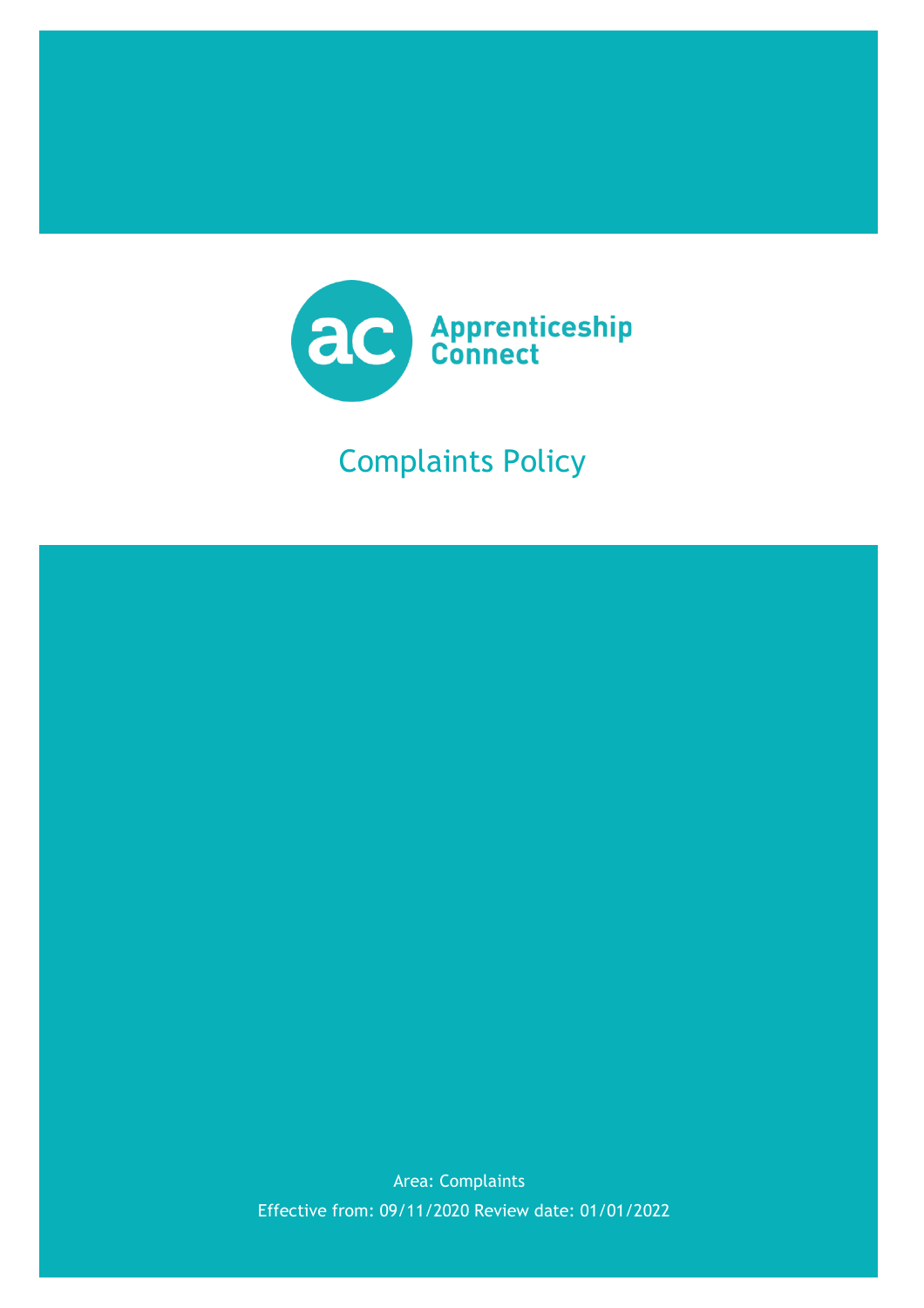# Complaints Policy

# **Policy Statement**

The organisation is committed to providing high quality and transparent service to everyone it deals with. In course of its work, the organisation understands that there may be occasions that an individual, learner, customer, client, supplier, stakeholder or member ("complainant") is dissatisfied or disputes the service and/or actions taken by the organisation or one of its staff members.

# **Aims**

This policy aims to provide a procedure to resolve individual complaints in a manner which is as fair and expeditious. The organisation seeks to settle complaints fairly, courteously and promptly in the best interests of all parties.

# **Objectives**

The organisation's policy is based on five key objectives:

- 1. Encourage informal conciliation or resolution informally and nearest the source of the complaint
- 2. Treat all complaints with seriousness, understanding and consideration of the feelings of the complainant
- 3. Maintain confidentiality
- 4. Be efficient and fair
- 5. To improve from complaints, whether they are upheld or rejected

#### **What is a complaint?**

#### *Definition*

A complaint occurs when an individual or an individual presenting representing another person or entity informs the organisation that something is wrong, not satisfactory or they have a grievance. A complaint could be due to the actions, services, products and/or communication delivered by the organisation in general, an employee, contractor or a partner of the organisation. Conversely, a complaint may be due to the lack of action in delivering services, products, and communication. Moreover, a complaint could be due to an omission for example not providing an agreed service, product, communication and/or taking action that was expected.

#### *Who can complain?*

Any stakeholder of the organisation can make a complaint. The organisation's main stakeholders are:

- **Learners**
- Applicants
- Parents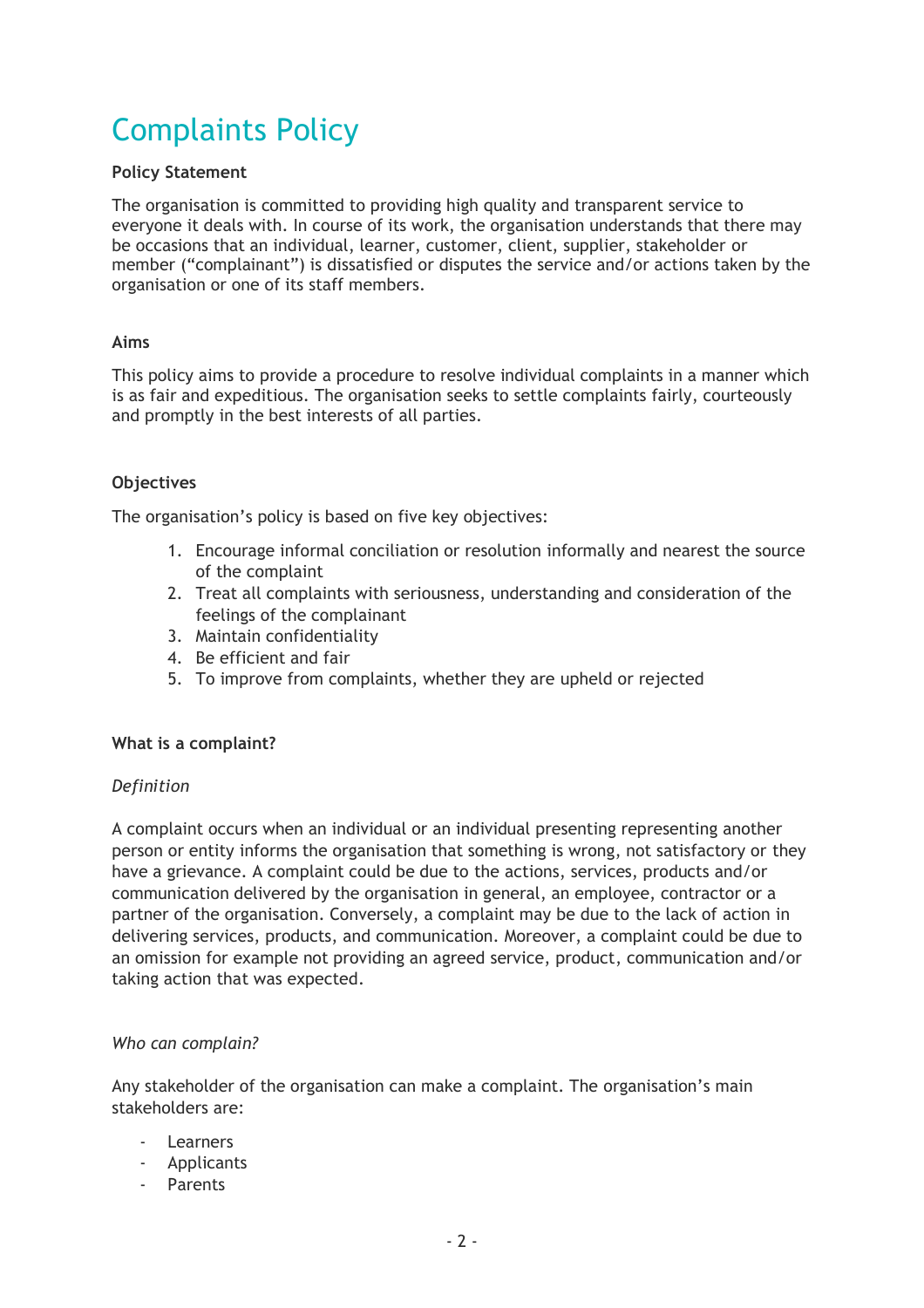- **Client**
- **Customers**
- Regulators and statutory bodies
- **Staff**
- **Partners**
- **Shareholders**

The list above is not exhaustive, and the organisation understands that in its role as a funded organisation it extends this to any member of the public who has an interest in what the organisation does.

#### **Complaints Procedure**

#### *Stage 1 – Informal Complaint*

If a complainant has an issue or dispute relating to the delivery of services or the actions undertaken by the organisation, the complainant should in the first instance seek to raise their issue informally with a member of staff in the organisation. The organisation seeks to resolve complaints through the informal channel wherever possible.

#### *Stage 2 - Formal Complaint*

If a complainant feels that the complaint requires attention through a formal channel, or if Stage 1 did not yield the intended outcome, the complainant should make the matter known to the organisation in writing to **[customerfirst@apprenticeshipconnect.co.uk](mailto:customerfirst@apprenticeshipconnect.co.uk)**, ensuring the words 'complaint' is visible within the subject heading/email title.

The complainant should explain the complaint, providing evidence if applicable.

#### *Stage 3 – Investigation*

The organisation will acknowledge receipt of the complaint within two working days. Complaints received and/or acknowledged outside of working hours will be dated the following working day. Following receipt of the complaint, the organisation will carry out an investigation and respond to the complainant within five working days following the date of acknowledgement. The organisation will detail its findings and outcome to all relevant parties upon the conclusion of the investigation. In the event of an incomplete investigation, the organisation will write to the complainant within five working days following the date of acknowledgement to request an extension, outlining a clear time and date by which the complainant will receive a conclusion.

#### *Stage 4 – Appealing an Investigation Decision*

If the complainant is dissatisfied with the processing of, or outcome of a complaint, the complainant has the right to escalate the complaint to a Director in writing following the procedure outlined in Stage 2. The complainant should state why they feel the outcome is incorrect.

The complaint appeal will be acknowledged within two working days and the complainant will be notified that they will receive a response from a Director within five working days. Complaint appeals received and/or acknowledged outside of working hours will be dated the following working day. The Director will investigate the complaint and respond to the complainant within five working days following the date of acknowledgement. The Director will detail the findings and outcome to all relevant parties upon the conclusion of the investigation. In the event of an incomplete investigation, the Director will write to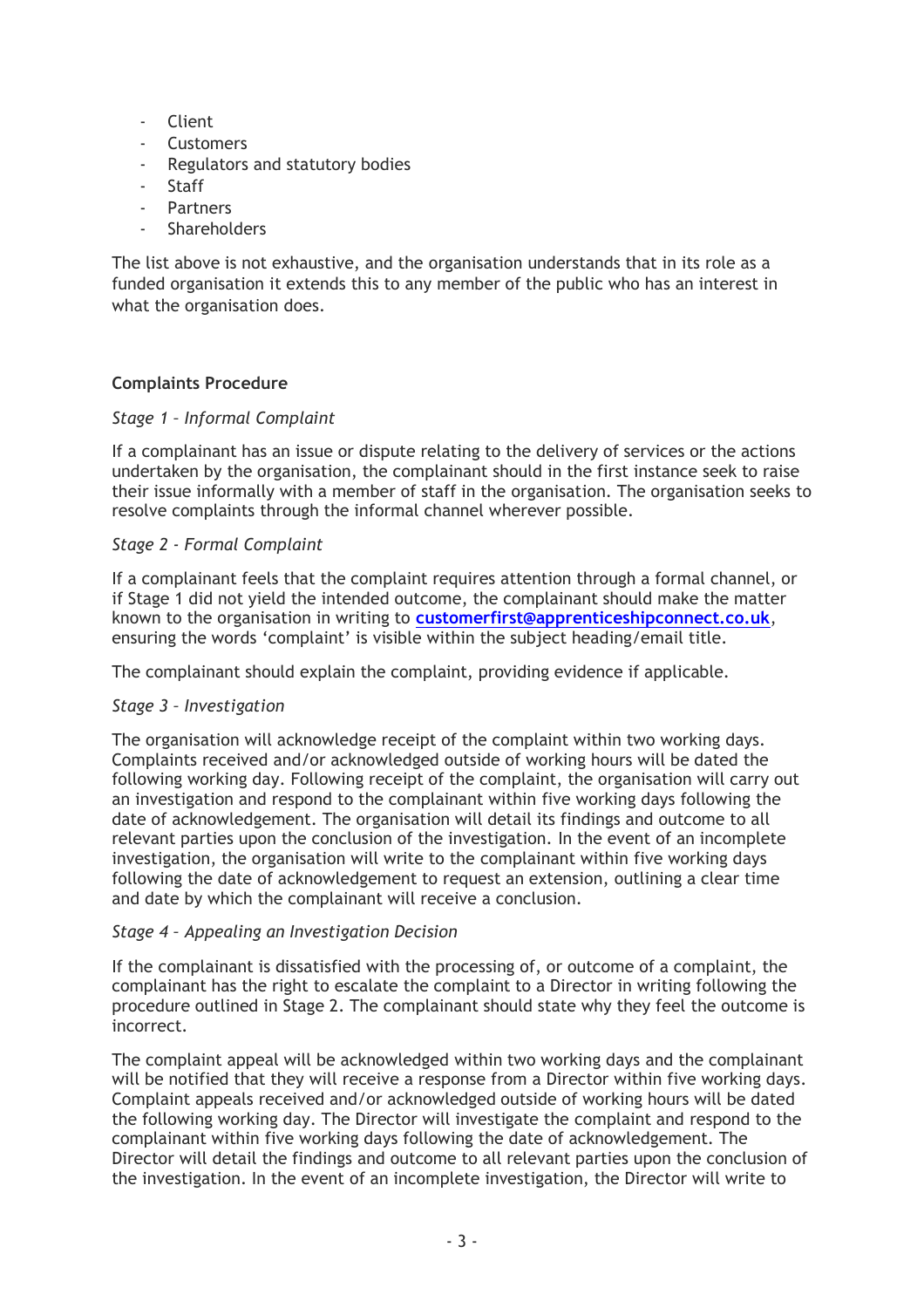the complainant within five working days following the date of acknowledgement to request an extension, outlining a clear time and date by which the complainant will receive a conclusion.

# **Complaints Published on Public Forums**

The organisation requests that any complaint is made directly to the organisation and not on public forums. If a complaint is made on a public forum the organisation will follow the procedure below.

# *Stage 1 – Complaint Published (notification)*

In the event a complaint is published on a public platform, HR management or marketing management will be notified as soon as reasonably possible following the discovery of such comment.

#### *Stage 2 – Marketing Response*

Apprenticeship Connect will respond using the relevant organisation account acknowledging the issue(s), advising it will be looked into as a matter of urgency and a member of the team will be in touch to discuss the matter further. The response will also direct the complainant to contact [customerfirst@apprenticeshipconnect.co.uk](mailto:customerfirst@apprenticeshipconnect.co.uk) if they wish to provide any additional information in the meantime. Where the organisation is unsure of the complainant's identity, they will be asked to contact Apprenticeship Connect using the email address provided to allow further investigation.

# *Stage 3 – Initial Contact*

HR management or the applicable team or department manager will attempt to contact the complainant within two working days from the marketing response to obtain further insight into the matter and collect evidence where possible. Where contact cannot be made, the organisation will return to the original complaint via the platform the complaint was communicated and request the complainant contacts Apprenticeship Connect directly.

#### *Stage 4 – Investigation*

Following receipt of the complaint details, the organisation will carry out an investigation and respond to the complainant within five working days of the marketing response. The organisation will detail its findings and outcome to all relevant parties upon the conclusion of the investigation. In the event of an incomplete investigation, the organisation will write to the complainant within five working days following the date of the marketing response to request an extension, outlining a clear time and date by which the complainant will receive a conclusion.

#### *Stage 5 – Appealing an Investigation Decision*

If the complainant is dissatisfied with the processing of, or outcome of a complaint, the complainant has the right to escalate the complaint to a director, ensuring the words 'complaint' is visible within the subject heading/email title. The complainant should state why they feel the outcome is incorrect.

The complaint appeal will be acknowledged within two working days and the complainant will be notified that they will receive a response from a director within five working days. Complaint appeals received and/or acknowledged outside of working hours will be dated the following working day. The director will investigate the complaint and respond to the